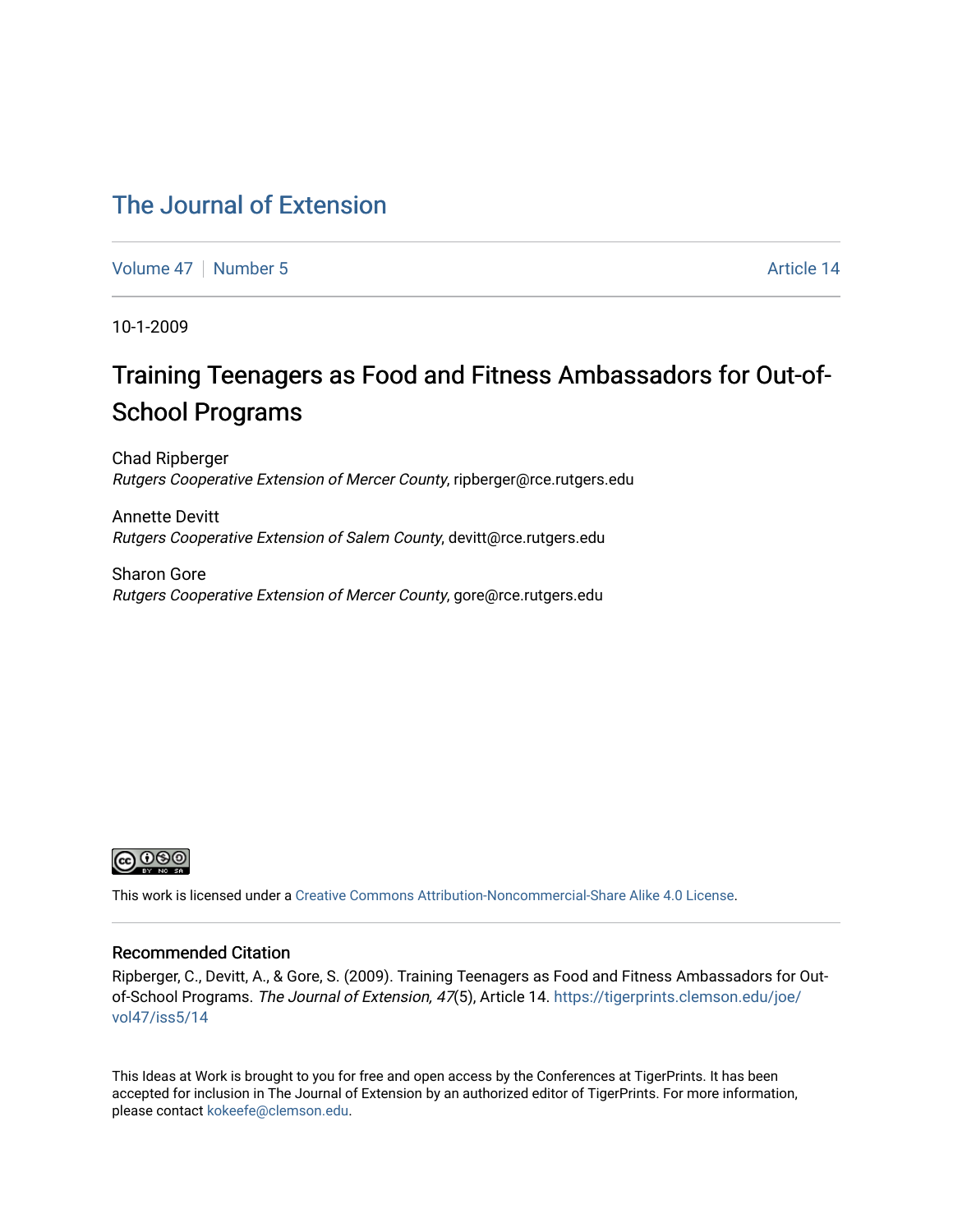

## **October 2009 Volume 47 Number 5 Article Number 5IAW5**

[Return to Current Issue](http://www.joe.org:80/joe/2009october/)

# **Training Teenagers as Food and Fitness Ambassadors for Out-of-School Programs**

#### **Chad Ripberger**

County 4-H Agent Rutgers Cooperative Extension of Mercer County Trenton, New Jersey [ripberger@rce.rutgers.edu](mailto:ripberger@rce.rutgers.edu)

#### **Annette Devitt**

County 4-H Agent Rutgers Cooperative Extension of Salem County Woodstown, New Jersey [devitt@rce.rutgers.edu](mailto:devitt@rce.rutgers.edu)

#### **Sharon Gore**

4-H Program Associate Rutgers Cooperative Extension of Mercer County Trenton, New Jersey [gore@rce.rutgers.edu](mailto:gore@rce.rutgers.edu)

**Abstract:** Using the Get Moving — Get Healthy with New Jersey 4-H (GMGH) curriculum, Mercer County 4-H recruited, trained, and supported 20 teenagers as Food and Fitness Ambassadors for out-of-school time programs. This article outlines the GMGH curriculum, the 13-hour Food and Fitness Ambassador training retreat, and the implementation of six GMGH events for collaborating after-school and summer day camp programs in Trenton, New Jersey.

### **Introduction**

Training teenagers to promote healthy eating and physical activity habits to children in out-of-school programs can prove valuable for the teenagers and the after-school and summer program participants they instruct. Recently, several youth development practitioners (Braverman, Moskowitz, D'Onofrio, & Foster, 1994; Hammond-Diedrich & Walsh, 2006; Kims, 1999; Ponzio & Peterson, 1999; Smith, 2007; Walker, 2006) have reported success with their out-of-school-time teenagers-as-teachers programs. Their programs represent a diversity of curricular areas, including science, computer technology, drug and alcohol prevention, violence prevention, and leadership development. Most noted the benefits of having someone closer in age to the program recipients as the teachers, and all reported some positive outcomes for the teenage teachers, including improvements in leadership, teaching, problem solving, conflict resolution, and public speaking skills.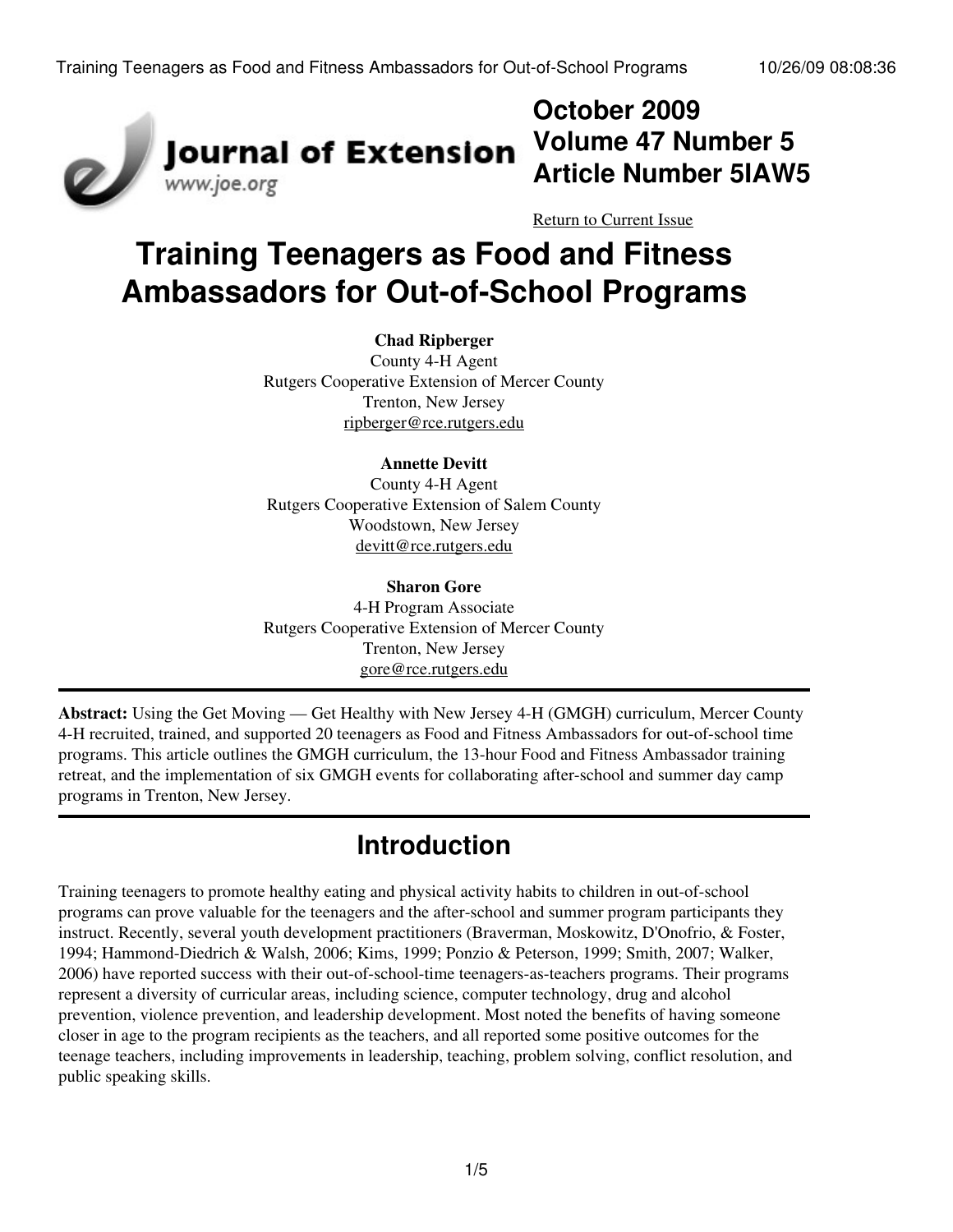In the program described here, 4-H Youth Development faculty and staff recruited and trained 20 teenagers in the Get Moving — Get Healthy with New Jersey 4-H (GMGH) curriculum. The teenagers then served as Food and Fitness Ambassadors—planning and conducting GMGH events for several collaborating after-school and summer programs in Trenton, New Jersey.

## **Program Design and Implementation**

### **Get Moving — Get Healthy Curriculum**

Get Moving — Get Healthy with New Jersey 4-H is an interactive and fun way to learn healthy eating and physical activity habits. GMGH activity kits are a key component of the program and include nine activities: Exercise Challenge, Finding Your Pyramid, Healthy Plate, Measure Up, Portion Distortion, Read the Label, Serving Match, Think What You Drink, and What Counts. The GMGH kits include all of the demonstration items, supplies, and handouts needed for each activity. Each activity has a lesson plan that provides options for expanding the learning experience.

The GMGH resource disc (CD) includes background information; lesson plans; handouts; evaluation instruments; two-sided, full-color GMGH placemats; recipes for healthy snacks; and supporting materials for hosting GMGH events. The curriculum is flexible and can be presented in sections by an individual or team, as concurrent activity stations, or as a display within a larger community health fair. In this program, trained teenagers presented GMGH as activity stations to children in collaborating out-of-school programs.

### **Food and Fitness Ambassador Training**

Mercer County 4-H professionals recruited 20 teenagers from Boys and Girls Club, New Jersey Youth Corps, and a local faith-based organization to become Food and Fitness Ambassadors. To be selected for the program, teenagers had to attend an orientation, complete an application, and receive a recommendation from their youth advisor.

The program was based on the principles found in the 4-H Afterschool Resource Guide, *Teens as Volunteer Leaders: Recruiting and Training Teens to Work with Younger Youth in After-School Programs* (Junge, 2005). This resource outlines 10 essential elements to utilizing teenagers as volunteers in after-school programs: dedicated adults who support teens, active teen recruitment, strong curriculum, initial training, ongoing training and support, attention to details, recognition and reward, team building, setting teens up for success, and feedback and evaluation.

One of the most critical of these is the quality and design of the initial training. The training must provide an opportunity for the teenagers and staff to learn about each other (team building), experience the curriculum, and practice their teaching.

The 20 teenagers and their adult advisors participated in a 2-day overnight training to prepare them for their role as Food and Fitness Ambassadors. The 13-hour training included a program overview, several team building activities, an introduction to the childhood obesity issue, an introduction to nutrition, and an in-depth introduction to the nine GMGH activities (with teens fully experiencing each activity). The teenagers also toured fruit and vegetable production at a local farm and participated in a fresh food demonstration dinner on the evening of the first day of training.

On the second day of training, teens worked in pairs to prepare and present lessons on selected GMGH activities, with constructive support and feedback from staff. They also created and enjoyed fresh fruit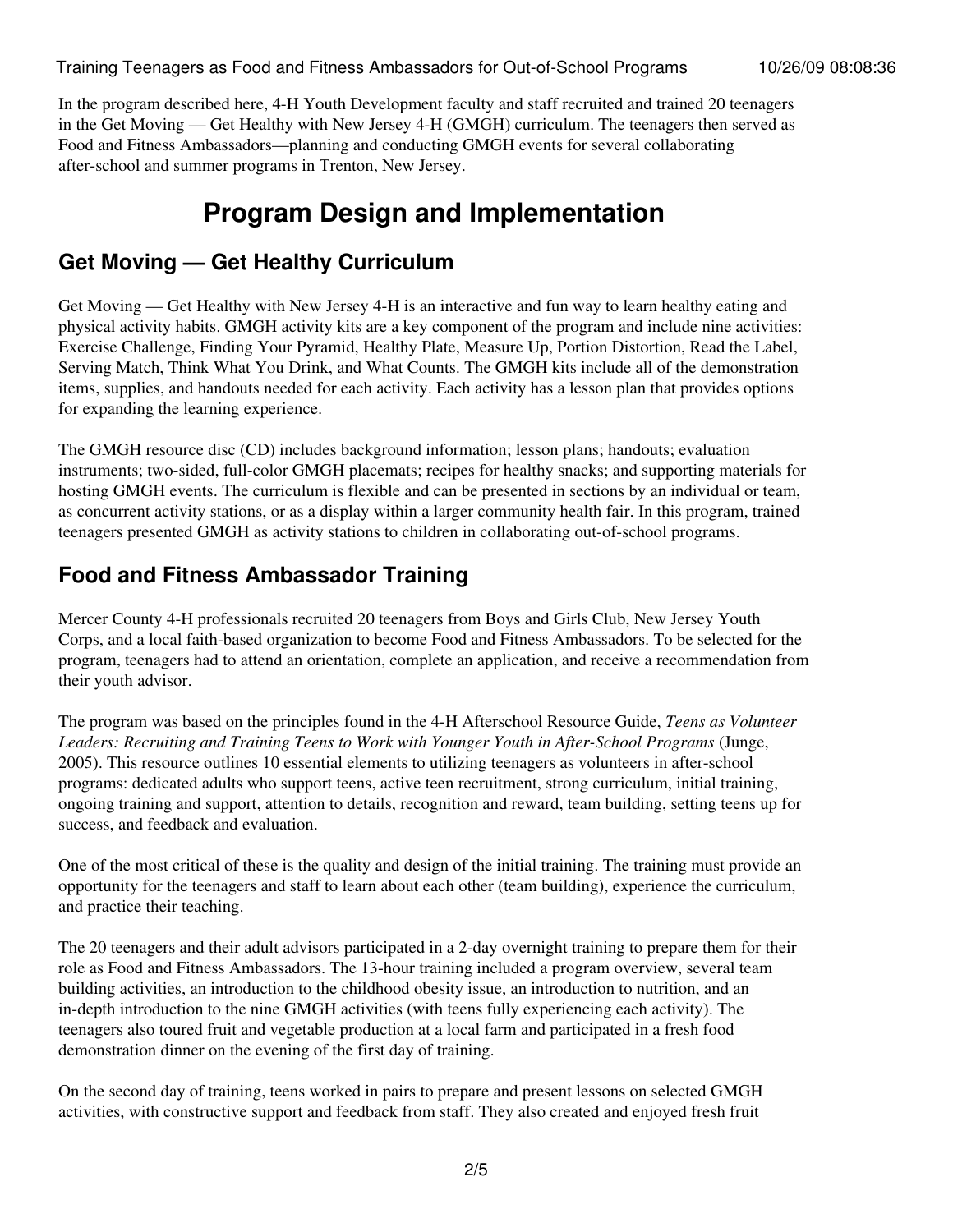smoothies, trail mix, salsa, and other healthy snacks that were incorporated into their GMGH after-school events. In addition, they finalized their Food and Fitness Ambassador t-shirts and developed action plans for their GMGH events. To further set the teenagers up for success, each of the three collaborating organizations was provided all of the resources needed to conduct GMGH events, including a GMGH resource CD and activity kit.

### **Get Moving — Get Healthy Out-of-School-Time Events**

Each of the three collaborating organizations planned and conducted two Get Moving — Get Healthy events, for a total of six events for over 300 children (primarily ages 8-12) and staff at after-school programs and summer day camps sponsored by the City of Trenton, Boys and Girls Club, a neighborhood community center, and a charter school. All of the GMGH events were conducted between one and four months following the training.

The teenagers, with support from their advisors, contacted the sponsor of the collaborating programs, scheduled the GMGH event, promoted it with flyers, and finalized all of the preparations. On the day of the events, the teenagers typically set up activity stations around the perimeter of a gymnasium or large multi-purpose room. Groups of children then rotated through the stations with their teachers.

The stations included the nine GMGH activities, healthy after-school snacks, and, in some cases, pre and post-test stations. GMGH "temporary tattoos" were applied or distributed to help promote the program and encourage discussion of the activities at home. Take-home information was provided with GMGH placemats or MyPyramid for Kids materials available at [<www.mypyramid.gov>](http://www.mypyramid.gov/).

## **Program Evaluation**

At the end of the summer, following the completion of all of the GMGH events, 11 of the teenagers were able to attend a closing recognition luncheon. These 11 teenagers completed a 15-item retrospective pre-post life skills survey (Table 1). Their overall mean life skills score increased from 1.82 to 2.70. In addition, 11 of the teenagers completed a 10-item retrospective pre-post teaching skills survey (Table 2). Their overall mean teaching skills score increased from 1.92 to 2.75.

| I have the ability to:           | <b>Pre-Test Mean</b> | <b>Post-Test Mean</b> |
|----------------------------------|----------------------|-----------------------|
| 1. organize a group activity     | 2.00                 | 2.73                  |
| 2. organize information          | 1.73                 | 2.82                  |
| 3. establish time use priorities | 1.27                 | 2.72                  |
| 4. lead group discussions        | 1.82                 | 2.64                  |
| 5. evaluate programs             | 1.73                 | 2.64                  |
| 6. work as a team member         | 2.45                 | 3.00                  |

| Table 1.                                                   |  |
|------------------------------------------------------------|--|
| Life Skills Retrospective Pre-Post Survey Item Mean Scores |  |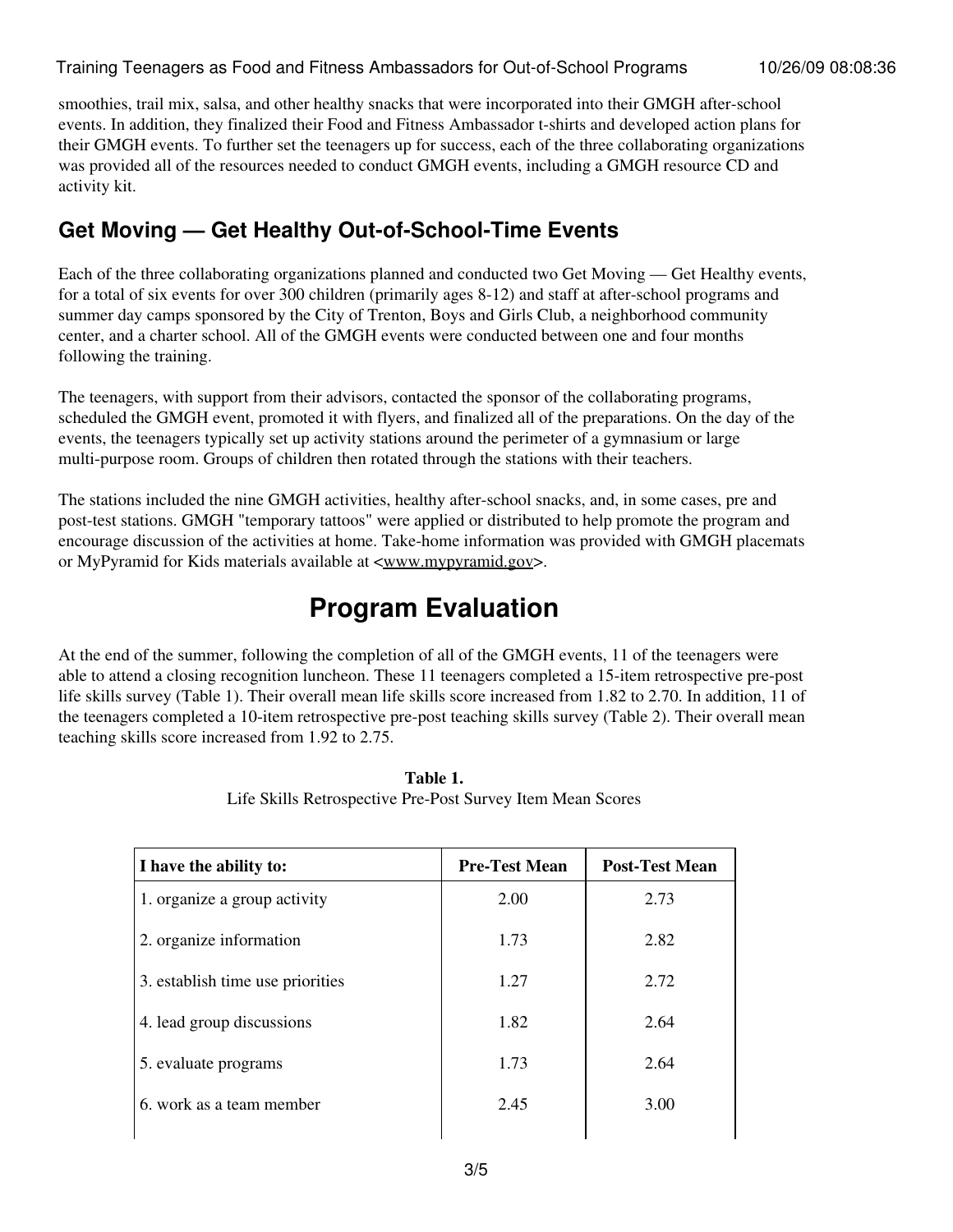#### Training Teenagers as Food and Fitness Ambassadors for Out-of-School Programs 10/26/09 08:08:36

| 7. speak before a group                                                                                | 1.82 | 2.73 |  |  |
|--------------------------------------------------------------------------------------------------------|------|------|--|--|
| 8. keep written records                                                                                | 1.27 | 2.55 |  |  |
| 9. see things objectively                                                                              | 1.73 | 2.73 |  |  |
| 10. follow a process to make decisions                                                                 | 1.91 | 2.64 |  |  |
| 11. plan programs                                                                                      | 1.27 | 2.36 |  |  |
| 12. identify resources                                                                                 | 1.91 | 2.64 |  |  |
| 13. share new ideas with others                                                                        | 2.18 | 2.91 |  |  |
| 14. teach others                                                                                       | 2.00 | 2.64 |  |  |
| 15. meet with others                                                                                   | 2.27 | 2.82 |  |  |
| Note: Response scale, $0=$ no ability, $1=$ some ability, $2=$ good ability, $3=$ excellent<br>ability |      |      |  |  |

#### **Table 2.**

Teaching Skills Retrospective Pre-Post Survey Item Mean Scores

| I have the ability to:                                                                                 |      | <b>Pre-Test Mean   Post-Test Mean</b> |  |  |
|--------------------------------------------------------------------------------------------------------|------|---------------------------------------|--|--|
| 1) plan learning activities for youth                                                                  | 1.64 | 2.82                                  |  |  |
| 2) present information to a group of learners                                                          | 1.82 | 2.82                                  |  |  |
| 3) recognize when learners need help                                                                   | 1.64 | 2.56                                  |  |  |
| 4) be a mentor to youth                                                                                | 2.56 | 2.82                                  |  |  |
| 5) work with a team of teens and adults                                                                | 2.09 | 2.91                                  |  |  |
| 6) serve as a role model for youth                                                                     | 2.55 | 3.00                                  |  |  |
| 7) understand different learning styles                                                                | 1.73 | 2.55                                  |  |  |
| 8) apply youth "ages and stages" in my teaching                                                        | 1.82 | 2.82                                  |  |  |
| 9) provide experiential learning activities to<br>youth                                                | 1.73 | 2.55                                  |  |  |
| 10) keep youth engaged in the learning process                                                         | 1.64 | 2.73                                  |  |  |
| Note: Response scale, $0=$ no ability, $1=$ some ability, $2=$ good ability, $3=$ excellent<br>ability |      |                                       |  |  |